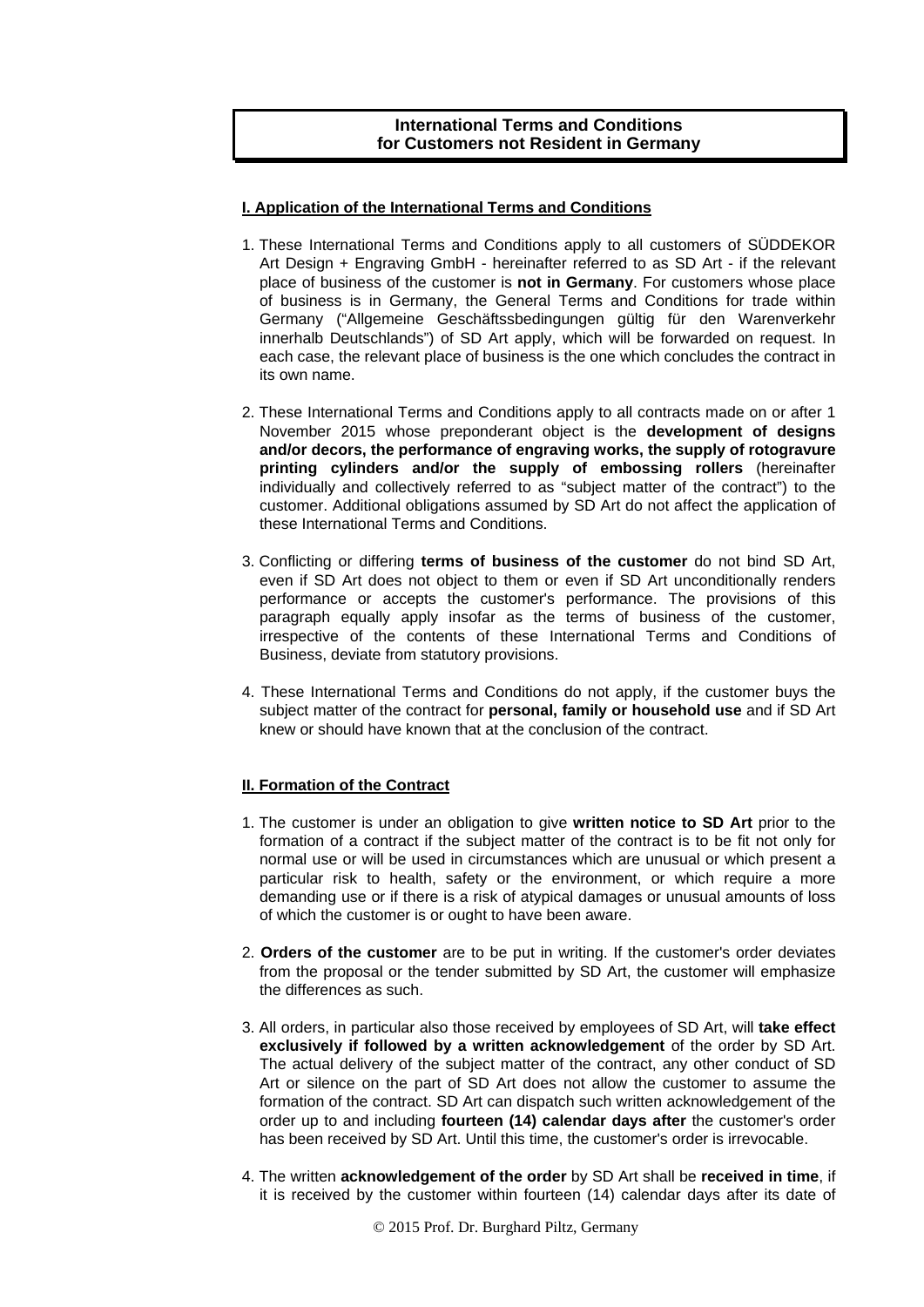issue. The customer will inform SD Art without delay, if the written acknowledgement of the order is received with some delay.

- 5. The written acknowledgement of the order by SD Art sets out all the **terms of the contract** and brings the contract into effect even if - except for the price and the quantity to be delivered - the written acknowledgement is not consistent with the declarations of the customer in every respect, especially with reference to the exclusive application of these International Terms and Conditions. Particular wishes of the customer, namely warranties or guarantees with reference to the subject matter of the contract or the performance of the contract therefore require express written confirmation by SD Art in every case. The contract will only fail to come into existence if the **customer objects in writing** that the acknowledgement of the order by SD Art is not completely consistent with the declarations of the customer, the customer specifies the deviations in writing and if the objection is received by SD Art within a short time, at the latest seven (7) calendar days, after receipt of the written acknowledgement of the order by the customer.
- 6. Confirmations produced by the customer are of **no effect** without any objection by SD Art being necessary. In particular, neither the actual delivery or other performance of the subject matter of the contract, any other conduct of SD Art or silence on the part of SD Art shall give rise to any belief by the customer in the relevance of his confirmation.
- 7. SD Art´s **employees**, commercial agents or other sales intermediaries are not authorized to dispense with the requirement of a written acknowledgement of the order by SD Art or to make promises which differ from its content or guarantees. If and to what extent such persons are authorized to make or receive declarations with effect for or against SD Art, is to be determined according to German law.
- 8. **Amendments** to the concluded contract always require written confirmation by SD Art.

### **III. Obligations of SD Art**

- 1. Subject to an exemption according to section VII.-1. b) SD Art must **deliver the**  subject matter of the contract specified in the written acknowledgement of the order and transfer the property in the goods and/or in case of sole development of designs and/or decors provide those. SD Art is **not obliged to perform obligations** not stated in the written acknowledgment of the order by SD Art or in these International Terms and Conditions, in particular SD Art is under no obligation to transmit working instructions, if not explicitly agreed upon in writing to furnish information, documents or certificates, or to deliver accessories or to advise the customer.
- 2. SD Art's obligations under the contract made with the customer are owed only to the customer. Third parties not involved in the conclusion of the contract, in particular the **customer's clients**, are not entitled to request delivery to be made to them or to assert any other claim arising from the customer's contract with SD Art. The customer gives SD Art an unlimited indemnity against all claims made by third parties against SD Art out of the contract made with the customer. The customer's responsibility to take delivery continues to exist even if he **assigns rights to third parties**.
- 3. Taking account of the **tolerances customary** in trade SD Art undertakes to deliver to the customer the subject matter of the contract of the agreed kind and quantity which meet the common standards applicable in Germany. In the case of sole development of designs and/or decors, SD Art has to provide them in a way that they meet the common standards applicable in Germany taking account of the tolerances customary in trade. Divergences in measure and size, structure and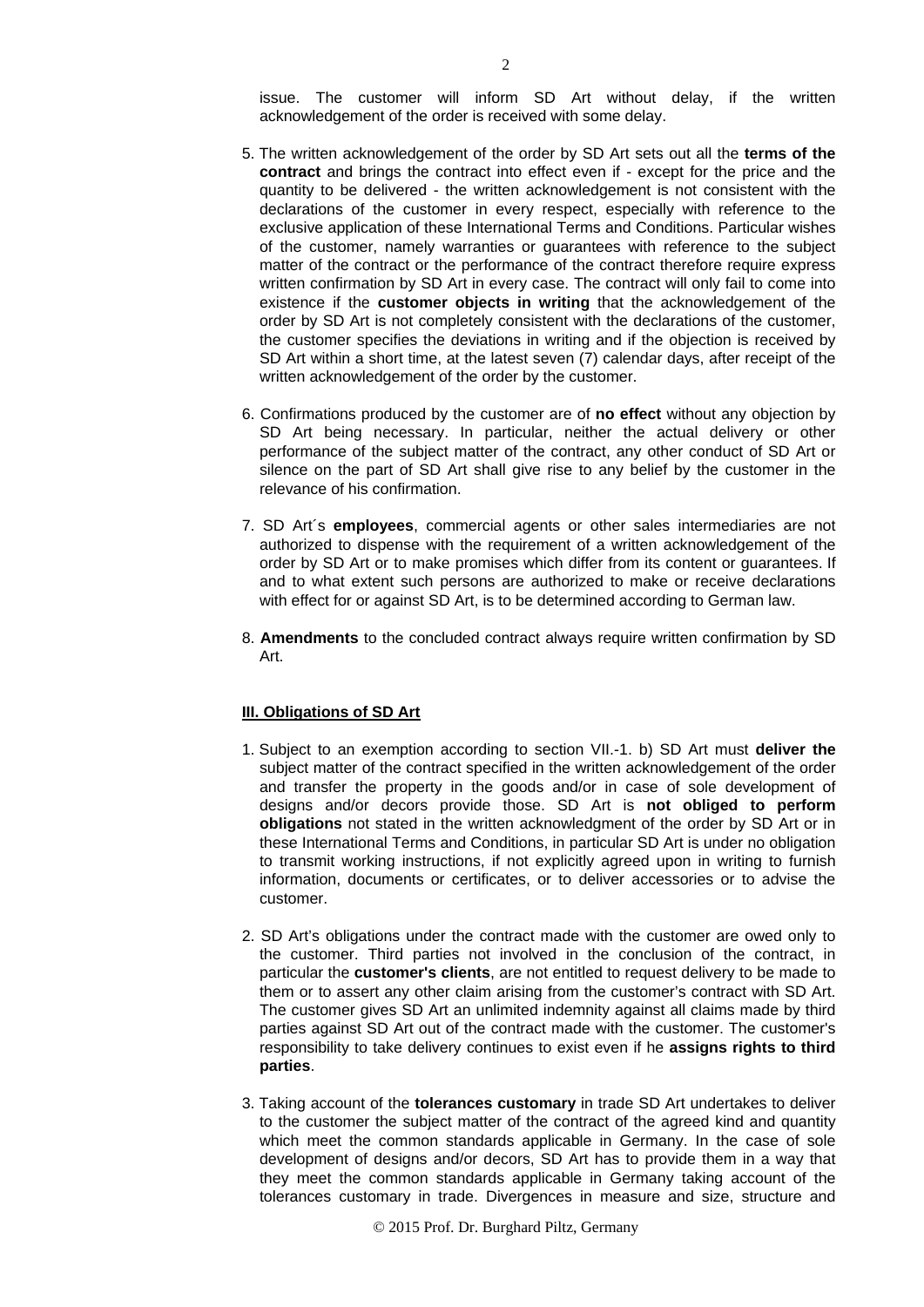colour are reserved as far as they result from the nature of the materials used and are customary in trade. SD Art is entitled to make **part deliveries** and to invoice them separately and ensures that at the time of delivery the subject matter of the contract is free from rights or claims of third parties which could prevent its use within the European Union.

- 4. If further **specification** is required in relation to the subject matter of the contract, SD Art will carry this out having regard to his own interests and to the identifiable and legitimate interests of the customer. A request to the customer to specify the subject matter of the contract, or to participate in the specification, is not required. SD Art does not undertake to inform the customer of the specification he has made or to give the customer the option of a differing specification.
- 5. Subject to the provisions of section III.-6. SD Art undertakes to place the subject matter of the contract packaged and marked according to SD Art's standard **at disposal for collection by the customer FCA (Incoterms 2010)** at the place of delivery indicated in the written acknowledgement of the order or - if a place of delivery is not indicated - at the premises in 47877 Willich/Germany at the agreed time of delivery. Previous separation or marking of the subject matter of the contract or notification to the customer of the subject matter of the contract being placed at disposal is not required. Under no circumstances, not even when other Incoterms are agreed is SD Art obliged to inform the customer of the delivery, to examine the subject matter of the contract with respect to its conformity with the contract on the occasion of delivery, to check the operational safety of the means of transport and the transportation safe loading or to furnish proof of the delivery being effected. The agreement of other Incoterms or of clauses such as "delivery free......." or similar ones merely involve a variation of the provisions as to the transportation and the transportation costs; besides that, the provisions laid down in these International Terms and Conditions remain applicable.
- 6. Deviating from section III.-5., in the case of sole development of designs and/or decors, these are to be delivered to the customer by courier or other postal services or provided electronically at the agreed time of performance. In these cases, the **place of performance is SD Art's place of business.**
- 7. The **organization of the transport** and the insurance of the subject matter of the contract beyond the place of delivery decisive according to section III.-5. is none of SD Art's obligations, but is incumbent to the customer. If the customer does not give a counter instruction in writing in time, SD Art is entitled - without the customer asking for it or without existing such a commercial practice - to contract on terms usual in Germany in the customer's name and at the customer's risk and expense for carriage and/or insurance of the subject matter of the contract to the destination indicated in writing by the customer and - if such a destination is not indicated - to the place of business of the customer. Insurance of the subject matter of the contract is also none of SD Art's obligations in the cases stipulated in section III.-6.
- 8. Agreed **delivery time periods** or **delivery dates as well other performance dates** are subject to the customer's procuring any required documents, releases, permits, approvals, licences or any other authorizations or consents in sufficient time, opening letters of credit and/or making down-payments as agreed and performing all other obligations incumbent upon him properly and in good time and subject to no delay caused by pre-shipment inspections mandated by authorities. Moreover, agreed delivery and other performance time-periods begin on the date of the written acknowledgement of the order by SD Art. SD Art is entitled to deliver or otherwise perform earlier than at the agreed delivery or other performance time or to select the date of delivery or date of performance within the agreed period for delivery or performance.
- 9. Without prejudice to his continuing legal rights, SD Art is entitled to fulfil his obligations **after the delivery time agreed upon**, if the customer is informed that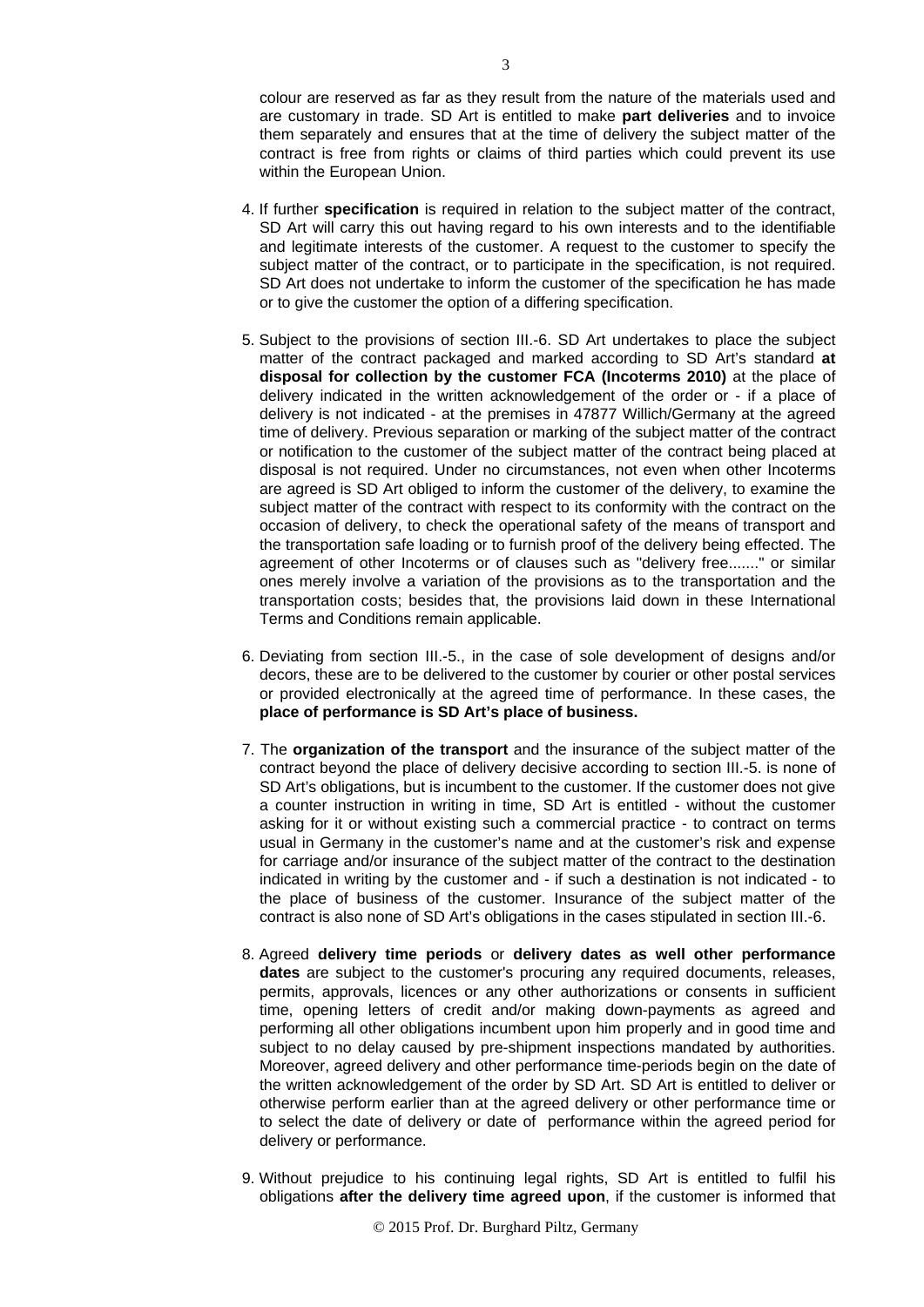SD Art will exceed the delivery time limit and of the time period for late performance. Subject to the aforesaid conditions, SD Art is entitled to make repeated attempts at late performance. The customer can object to late performance within reasonable time, if the late performance is unreasonable. An objection is only effective, if it is received by SD Art before commencing late performance. SD Art will reimburse necessary additional expenditure, proven and incurred by the customer as a result of exceeding the delivery time to the extent that SD Art is liable for this under the provisions laid down in section VII.

- 10. **Risks as to price and performance** even in relation to subject matters of the contract which are not clearly identifiable to the contract and without it being necessary for SD Art to give notice, pass to the customer with delivery pursuant to section III.-5. respectively transmission pursuant to section III. 6., albeit irrespective of delivery as soon as the title has passed to the customer. In the cases stipulated in section III.-5. the **loading of the** subject matter of the contract is part of the customer`s obligations. The agreement of other Incoterms or of clauses such as "delivery free......." or similar ones merely involve a variation of the provisions as to the transportation and the transportation costs; besides that, the provisions laid down in these International Terms and Conditions remain applicable.
- 11. SD Art is not obliged to clear the subject matter of the contract for export. However, if applicable SD Art will apply for necessary export licences and any **customs formalities** necessary for the export after the customer has furnished SD Art with the data essential for the export in a written notice attending to this purpose exclusively. The agreement of other Incoterms or of clauses such as "delivery free......." or similar ones merely involve a variation of the provisions as to the transportation and the transportation costs; besides that, the provisions laid down in these International Terms and Conditions remain applicable.
- 12. SD Art is **not obliged** to procure documents or certificates not expressly agreed, to obtain any licences, authorizations or other **documents** necessary for the export, transit or import, or to provide security or customs **clearance**. The agreement of other Incoterms or of clauses such as "delivery free......." or similar ones merely involve a variation of the provisions as to the transportation and the transportation costs; besides that, the provisions laid down in these International Terms and Conditions remain applicable.
- 13. SD Art is in no case liable to perform duties associated with the making available of the subject matter of the contract on the market **outside Germany,** to bear levies, duties and charges accruing outside Germany, to comply with weight and measuring systems, packaging, labelling or marking requirements or registration or certification obligations applicable outside Germany or to comply with any other legal provisions applicable to the subject matter of the contract outside Germany. The customer will arrange for translations in any language other than German of instructions, safety information, performance declarations or other written materials about the goods required by law or called for otherwise at his risk and expense.
- 14. Without prejudice to his continuing legal rights and without a previous notice to the customer being necessary, SD Art is entitled to **suspend the performance of his obligations** so long as, in the opinion of SD Art, there are grounds for concern that the customer will wholly or partly fail to fulfil his obligations in accordance with the contract. In particular, the right to suspend arises if the customer insufficiently performs his obligations to enable payment to SD Art or a third party or pays late or if the limit set by a credit insurer has been exceeded or will be exceeded with the forthcoming delivery. Instead of suspending performance SD Art is entitled at his own discretion to make future deliveries, even if confirmed, conditional on payment in advance or on opening of a letter of credit confirmed by one of the big German commercial banks. SD Art is not required to continue with performance of his obligations, if an assurance given by the customer to avoid the suspension does not provide adequate security or could be challenged pursuant to an applicable law.

4

© 2015 Prof. Dr. Burghard Piltz, Germany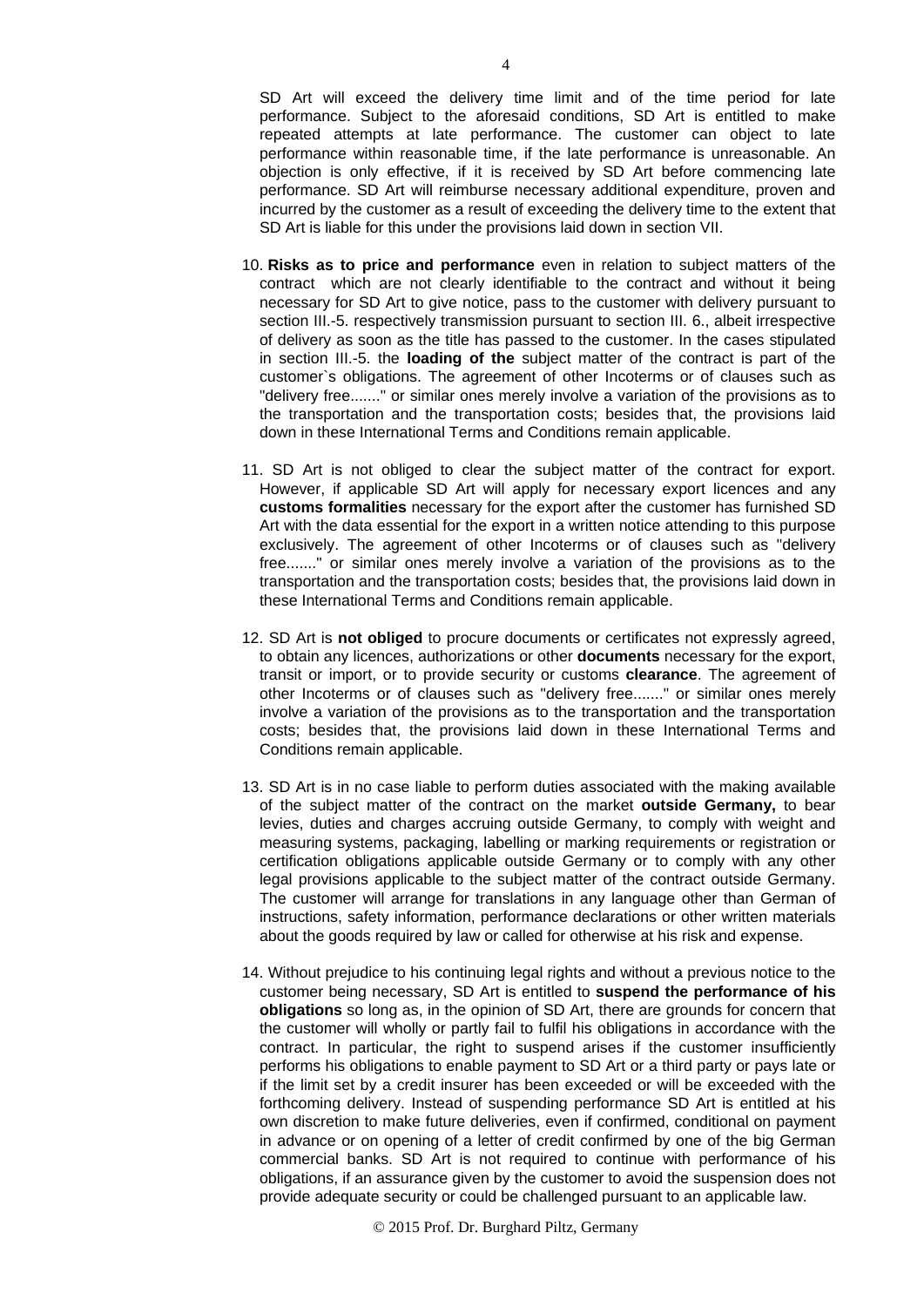15. Except as provided in section III.-10., SD Art is only obliged to inform the customer of **possible disruption in performance,** once the commencement of the disruption is definitely certain for SD Art.

## **IV. Obligations of the Customer**

- 1. Irrespective of continuing obligations of the customer to guarantee or to enable payment, the customer undertakes to pay the **agreed price for the subject matter of the contract** in the currency specified in the written acknowledgement of the order transferring it without deduction and free of expenses and costs to one of the financial institutions designated by SD Art**.** Insofar as the delivery or other performance shall not take place within four (4) months after the conclusion of the contract, SD Art can replace the agreed price by the price which is SD Art's usual price at the time of delivery or performance respectively. To the extent that a price for the subject matter of the contract has not been agreed, the price which is at the agreed time of delivery or performance SD Art 's usual price for the subject matter of the contract will apply. SD Art 's employees, commercial agents or other sales intermediaries are not authorized to accept payments.
- 2. The payment to be made by the customer is in any event **due for payment** at the time specified in the invoice. The due time for payment arises without any further pre-condition and, in particular, does not depend on whether the customer has already taken delivery of the subject matter of the contract and/or the documents and/or has had an opportunity to examine the goods. The **periods granted for payment** will cease to apply and outstanding accounts will be due for immediate payment, if insolvency proceedings relating to the assets of the customer are applied for, if the customer without providing a justifiable reason does not meet fundamental obligations due towards SD Art or towards third parties, if the customer has provided inaccurate information regarding his creditworthiness or to the extent that the cover given by a credit insurer is reduced on grounds for which SD Art is not responsible.
- 3. The customer warrants that all legal requirements and documentations for the handling regarding **customs laws and value added tax** of the delivery and/or any service will be fulfilled. To the extent that SD Art has to pay German and/or foreign customs duties and/or value added tax, the customer will indemnify SD Art in all and every respect without prejudice to any continuing claim by SD Art. The indemnity is granted by the customer waiving any further requirements or other defences, in particular waiving the defence of limitation or prescription and also includes the reimbursement of the expenses incurred by SD Art.
- 4. Regardless of the currency and of the jurisdiction of any court, SD Art is entitled at his own discretion to **set off** incoming payments against claims existing against the customer by virtue of his own or assigned rights at the time of payment.
- 5. Any statutory rights of the customer to **set-off** against claims of SD Art, to **withhold payment** or taking delivery of the subject matter of the contract, to **suspend** the performance of his obligations or to **raise defences or counterclaims** are excluded, except where the corresponding claim of the customer against SD Art is in the same currency, is founded in the customer's own right and is either due and undisputed or has been finally adjudicated or where despite written warning by the customer SD Art has committed a fundamental breach of his obligations due and arising out of the same contractual relationship, and has not offered any adequate assurance.
- 6. The customer undertakes to furnish SD Art with the data to apply for the customs formalities according to section III.-11. reasonable time ahead, **to take delivery** of the subject matter of the contract in the cases governed by section III.-5. either by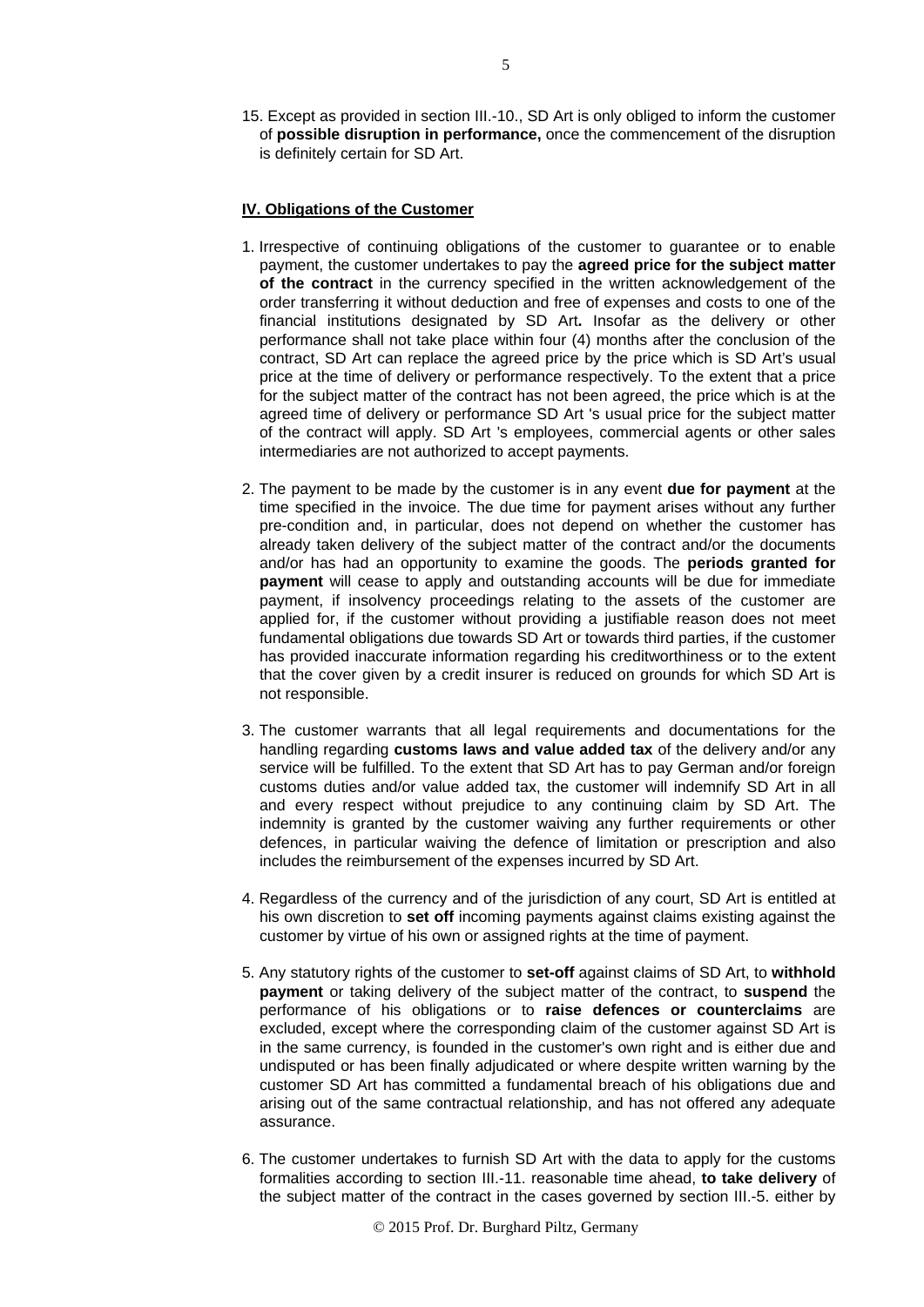7. Irrespective of any statutory provisions, the customer shall at his own cost take care of or in any other way ensure renewed utilization, material recycling or otherwise prescribed **waste-disposal** of the subject matter of the contract delivered by SD Art to the customer and of the packaging material.

### **V. Delivery of non-conforming subject matters of the contract or subject matters of the contract with defective title**

- 1. Without prejudice to any exclusion or reduction of liability of the seller provided by law, the subject matter of the contract does **not conform with the contract** if the customer proves that, taking into account the terms in section III., at the time the risk passes the packaging, quantity, quality or the description of the subject matter of the contract is significantly different to the specifications laid down in the written acknowledgement of the order, or in the absence of agreed specifications, the goods are not fit for the purpose which is usual in Germany. Natural divergences in structure, colour and grain do not constitute a non-conformity. Regardless of the stipulation established in sentence 1, the subject matter of the contract shall be deemed to conform with the contract to the extent that the legal regulations applicable at the place of business of the customer do not prevent the usual use of the subject matter of the contract.
- 2. To the extent that the written acknowledgement of the order by SD Art does not contain an explicit statement to the contrary, SD Art is in particular **not liable** for the subject matter of the contract being fit for a purpose which is not usual in Germany or for complying with further reaching expectations of the customer or for possessing the qualities of a sample or a model or for their compliance with the legal regulations existing outside of Germany, for instance in the customer's country. In addition, SD Art is not responsible for the results of working the subject matter of the contract with other materials; rather the customer is obliged prior to the commencement of the work to know the suitability of the subject matter of the contract to being worked with particular materials and/or with particular techniques. SD Art shall also not be liable for any non-conformity with the contract that did not exist at the time the risk has passed. To the extent that the customer, either himself or through third parties, initiates the removal of non-conformities without the prior consent of SD Art in writing, SD Art will be released from his liability.
- 3. The customer is obliged vis-à-vis SD Art to **examine or to have examined** every single delivery and other performance comprehensively for any discoverable or typical lack of conformity with the contract and moreover as required by law.
- 4. Without prejudice to any exclusion or reduction of liability of the seller provided by law, the subject matter of the contract has a **deficiency in title** if the customer proves that the subject matter of the contract is not free from enforceable rights or claims of third parties at the time risk passes. Without prejudice to further legal requirements, third parties rights or claims founded on industrial or other intellectual property constitute a deficiency in title only to the extent that the rights are registered, made public and in legal force in Germany and prevent the usual use of the goods in Germany. Regardless of the stipulation established in sentence 1, title to the subject matter of the contract shall be deemed not to be defective to the extent that the legal regulations applicable at the place of business of the customer do not prevent the usual use of the subject matter of the contract.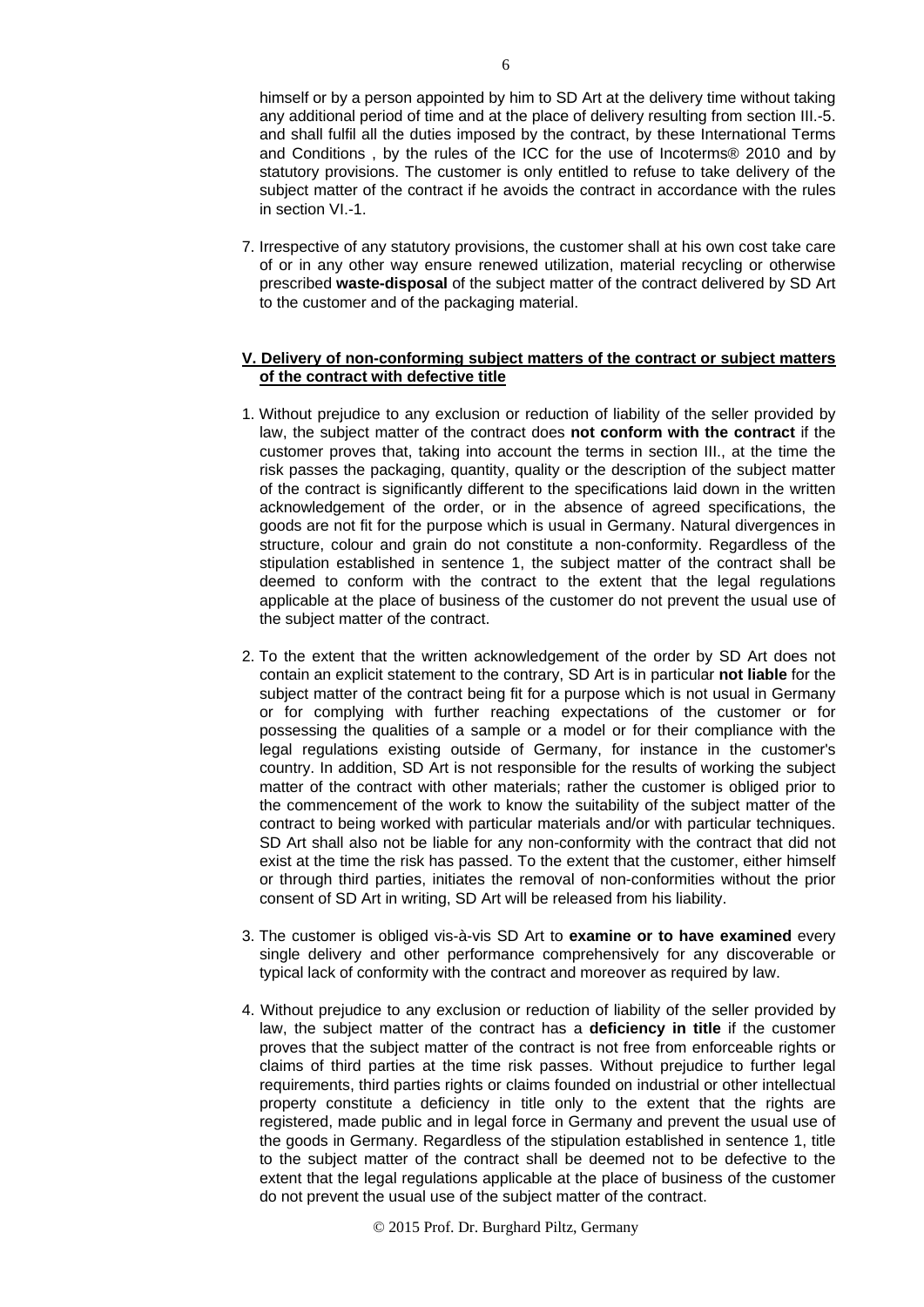- 5. Without prejudice to the statutory obligations of the customer to give notice within reasonable time, the customer is obliged vis-à-vis SD Art to give notice to SD Art of any lack of conformity with the contract or any deficiency in title at the latest within one (1) year after taking delivery in accordance with section IV.6 respectively transmission pursuant to section III.-6. Such **notice** has to be made in writing and directly to SD Art and to be formulated in such a precise manner as to enable SD Art to effect remedy measures without need for further inquiries at the customer and to secure claims against SD Art's suppliers and moreover as required by law. SD Art's employees, commercial agents or other sales intermediaries are not authorised to accept notices outside SD Art's premises or to make any statements concerning lack of conformity with the contract or of title and its consequences.
- 6. Following **due notice** according to section V.-5., the customer can rely on the remedies provided by these International Terms and Conditions. The customer has no other rights or claims whatsoever and no claims of a non-contractual nature. In the event of **notice not having been properly given**, the customer may only rely on remedies if SD Art has fraudulently concealed the lack of conformity with the contract or the deficiency in title. Statements by SD Art as to the lack of conformity with the contract or as to the deficiency in title are for the purpose of explaining the factual position only, but do not entail any waiver by SD Art of the requirement of proper notice.
- 7. The customer is **not entitled to remedies** for delivery or other performance of a non-conforming subject matter of the contract or a subject matter of the contract with a deficiency in title, insofar as the customer is liable vis-à-vis third parties for conditions of the subject matter of the contract or its fitness for a use which is/are not subject of the agreement with SD Art, or if the customer's claim is based on foreign law not in force in Germany.
- 8. To the extent that the customer in accordance with the terms of these International Terms and Conditions is entitled to remedies because of delivery or other performance of a non-conforming subject matter of the contract or a subject matter of the contract with defective title, he is entitled to demand in accordance with the terms of the UN Sales Convention **delivery of a substitute subject matter of the contract or repair or to reduce the price**. The delivery of a substitute subject matter of the contract or repair does not lead to a recommencement of the limitation period. The reduction of the price is limited to the damages suffered by the customer. Further claims for performance are not available to the customer. Irrespective of the customer's remedies, SD Art is always entitled in accordance with the provision in section III.-9. to repair a subject matter of the contract which does not conform with the contract or to supply a substitute subject matter of the contract or to avert the customer's remedies by giving him a credit note of an appropriate amount.

#### **VI. Avoidance of the Contract**

- 1. The **customer** is entitled to **declare the contract avoided**, if the respective applicable legal requirements are complied with, after he has threatened SD Art with avoidance of the contract in writing and an additional period of time of reasonable length for performance fixed in writing has expired to no avail. If the customer claims delivery of substitute goods, repair or other performance, he is bound for a reasonable period of time to the chosen remedy, without being able to exercise the right of declaring the contract avoided. In any event, the customer must give notice of avoidance of the contract within reasonable time in writing and to SD Art directly.
- 2. Without prejudice to his continuing legal rights, **SD Art** is entitled to avoid the contract in whole or in part if the customer objects to the application of these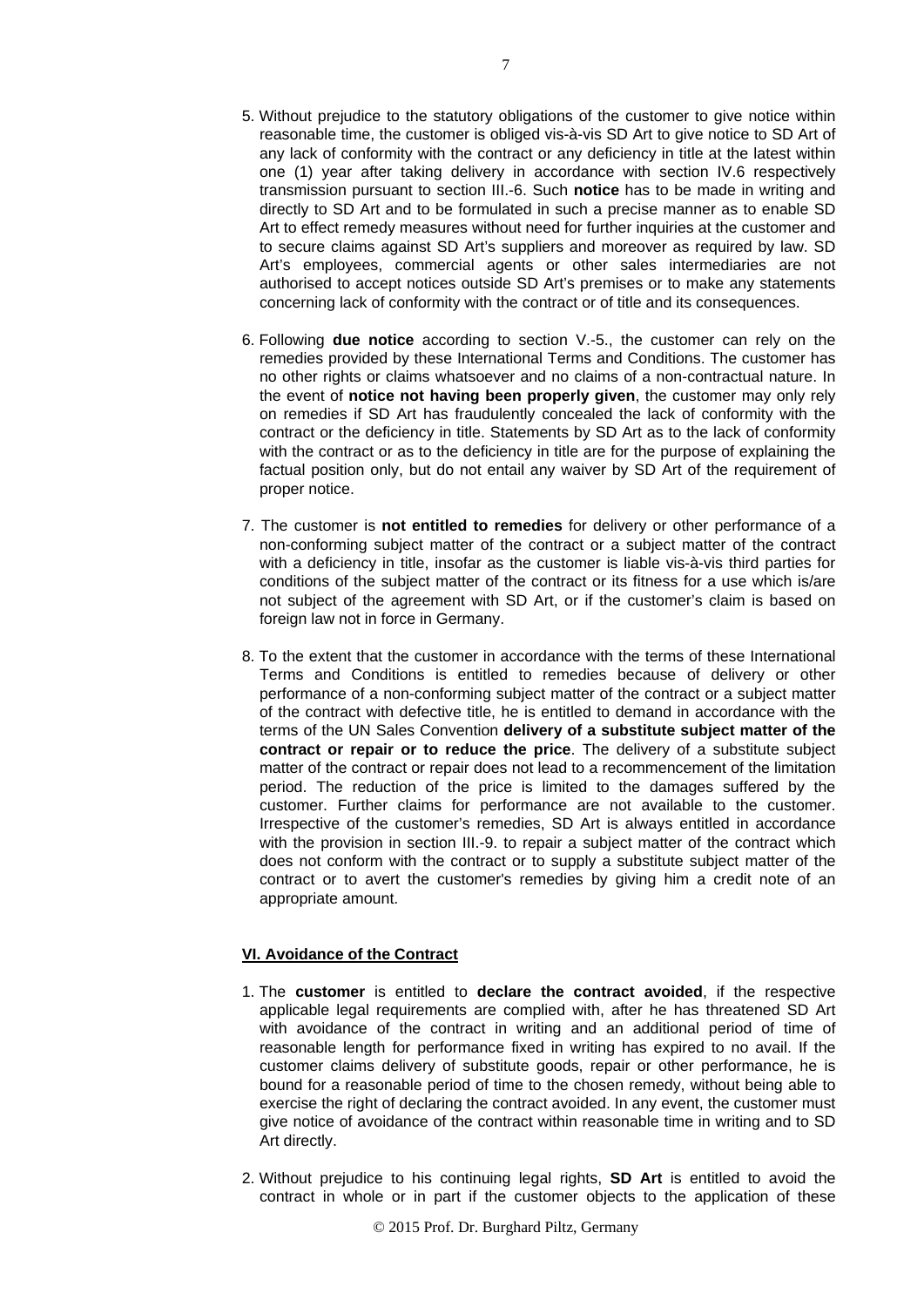International Terms and Conditions , if on grounds for which SD Art is not responsible the written acknowledgement of the order by SD Art is received by the customer more than fourteen (14) calendar days after its date of issue, if insolvency proceedings relating to the assets of the customer are applied for, if SD Art through no fault of his own does not receive supplies properly or on time, or if for other reasons SD Art cannot be expected to fulfil his obligations by means which - taking into consideration his own interests and that of the customer as far as ascertainable and legitimate at the time of formation of the contract - are unreasonable, in particular in relation to the agreed counter-performance. Likewise SD Art is entitled to avoid the contract after prior warning if the customer does not furnish SD Art with the data necessary to apply for customs formalities in due time, if the customer without providing a justifiable reason does not meet fundamental obligations due towards SD Art or towards third parties, if the customer has provided inaccurate information regarding his creditworthiness or to the extent that the cover given by a credit insurer is reduced on grounds for which SD Art is not responsible.

#### **VII. Damages**

1. Without waiving the legal requirements **SD Art** is only obliged to **pay damages** due to the violation of obligations resulting from the contract with the customer, the contractual negotiations carried on with the customer or the business relation with the customer in accordance with the following provisions:

a) The customer is required in the first instance to **rely on other remedies** and can only claim damages in the event of a continuing deficiency. The customer cannot claim damages as an alternative to other remedies.

b) **SD Art is not liable** for the conduct of suppliers, subcontractors, carriers or freight-forwarders or for damages to which the customer has contributed. Neither is SD Art liable for impediments which occur, as a consequence of natural or political events, acts of state, industrial disputes, sabotage, accidents, terrorism, biological, physical or chemical processes or comparable circumstances and which cannot be controlled by SD Art with reasonable means. Moreover, SD Art is only liable to the extent that the customer proves that the executive bodies or members of staff of SD Art have deliberately or negligently breached contractual obligations owed to the customer.

c) In the event of liability SD Art will compensate within the limits of lit. d) the **losses** of the customer to the extent that the customer proves that he has suffered an unavoidable loss caused by the breach of obligations owed to the customer by SD Art and **foreseeable** to SD Art, at the time of the formation of the contract in respect of the occurrence of the loss and its amount. Moreover, the customer is required to **mitigate his loss** as soon as a breach of contract is or ought to be known.

d) SD Art is **not liable** for loss of profit or damage to reputation. Moreover, the **amount of damages** for late or non-existent delivery or other performance is limited to 0,5 per cent for each full week of delay, up to a maximum of 5 per cent, and in case of remedies because of delivery of a non-conforming subject matter of the contract and/or a subject matter of the contract with a deficiency in title is limited to an amount of 200 per cent of the value of the non-conforming part of the contract. However, this subparagraph does not apply to injury of life, body or health, to fraudulent concealment of a non-conformity or deficiency in title and to other breaches of contractual obligations due to intentional harm or gross negligence.

e) For breach of contractual, pre-contractual and/or obligations resulting from the business relation owed to the customer, SD Art is obliged to pay damages exclusively in accordance with the provisions of these International Terms and Conditions . Any recourse to **concurrent bases of claim**, in particular of a non-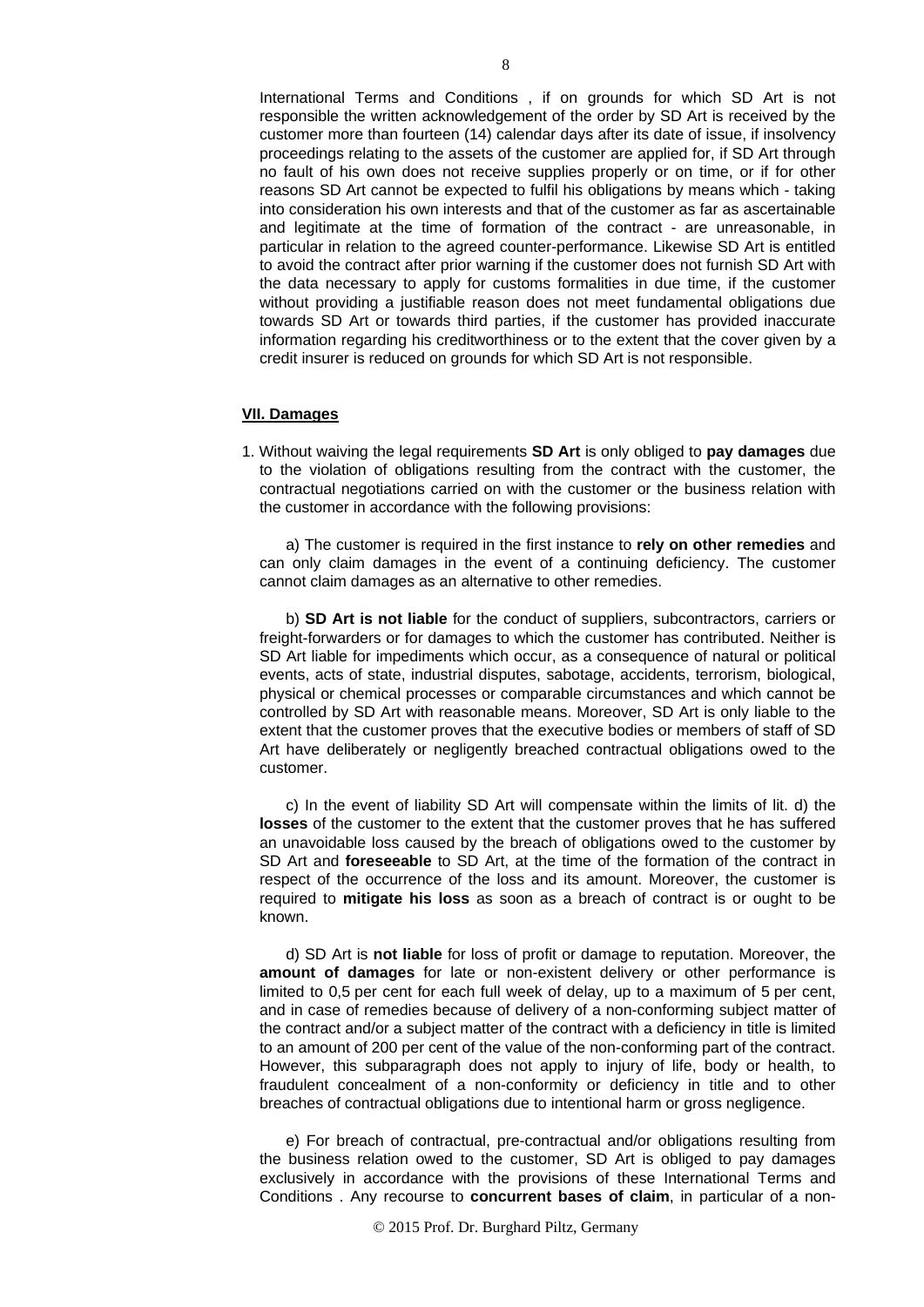f) Insofar as the limitation period may not already have barred the claim, claims for damages brought by the customer are excluded after **six (6) months** beginning with the rejection of the claim for damages by SD Art.

2. Irrespective of continuing legal or contractual claims the **customer** is obliged to pay **damages** to SD Art as follows:

a) In the event of **delay in payment** the customer will pay the costs of judicial and extra-judicial means and proceedings, usual and accruing within the country and abroad, as well as (without evidence being necessary) interest at the rate applicable in 47877 Willich/Germany for unsecured short-term loans in the agreed currency, at least however interest at 9 per-cent points over the base rate of the German Federal Bank (Deutsche Bundesbank).

b) In the case of a failure to take delivery of the subject matter of the contract by the customer or of seriously **late taking delivery** of the subject matter of the contract by the customer, SD Art is entitled to claim damages without evidence being necessary up to 15 per cent of the agreed price.

3. Within the bounds of what is legally possible as well as within what is usual in the trade, the **customer** is in his commercial relationships with his clients obliged to **limit his liability** both in principle and in amount.

#### **VIII. Other Provisions**

- 1. **Title of the subject matter of the contract** that has been delivered **remains with SD Art** until settlement of all claims existing against the customer. The allocation of risk as to price and performance in section III.-10. is not affected by the reservation of title.
- 2. The customer shall, without any demand being necessary, inform SD Art in writing if SD Art has to observe any particular duties of reporting or registration or providing information or prior notification or **retaining documents** or any other **requirements for access to market**, under the provisions in force in the customer's country or in the country where the subject matter of the contract is to be used. Moreover, the customer will **monitor the subject matter of the contract** in the market and inform SD Art directly and in writing of any concern that the subject matter of the contract might pose a risk to third parties.
- 3. Without prejudice to SD Art 's continuing claims, the customer will indemnify SD Art without limit against all claims of third parties which are brought against SD Art on the grounds of **product liability** or similar provisions, to the extent that the liability is based on circumstances which - such as, for example, the presentation of the product - were caused by the customer or other third parties without express written consent of SD Art. In particular, the indemnity also includes the reimbursement for expenses incurred by SD Art and is granted by the customer waiving further conditions or other objections, in particular without requiring compliance with control and recall obligations, and waiving any defence of limitation.
- 4. In relation to pictures, drawings, calculations and other **documents** as well as computer-software, which have been made available by SD Art in a material or electronic form, the latter reserves all proprietary rights, copyrights, other industrial property rights as well as know-how rights. However, to the extent the performance of SD Art consists of the development of designs and/or decors, the customer is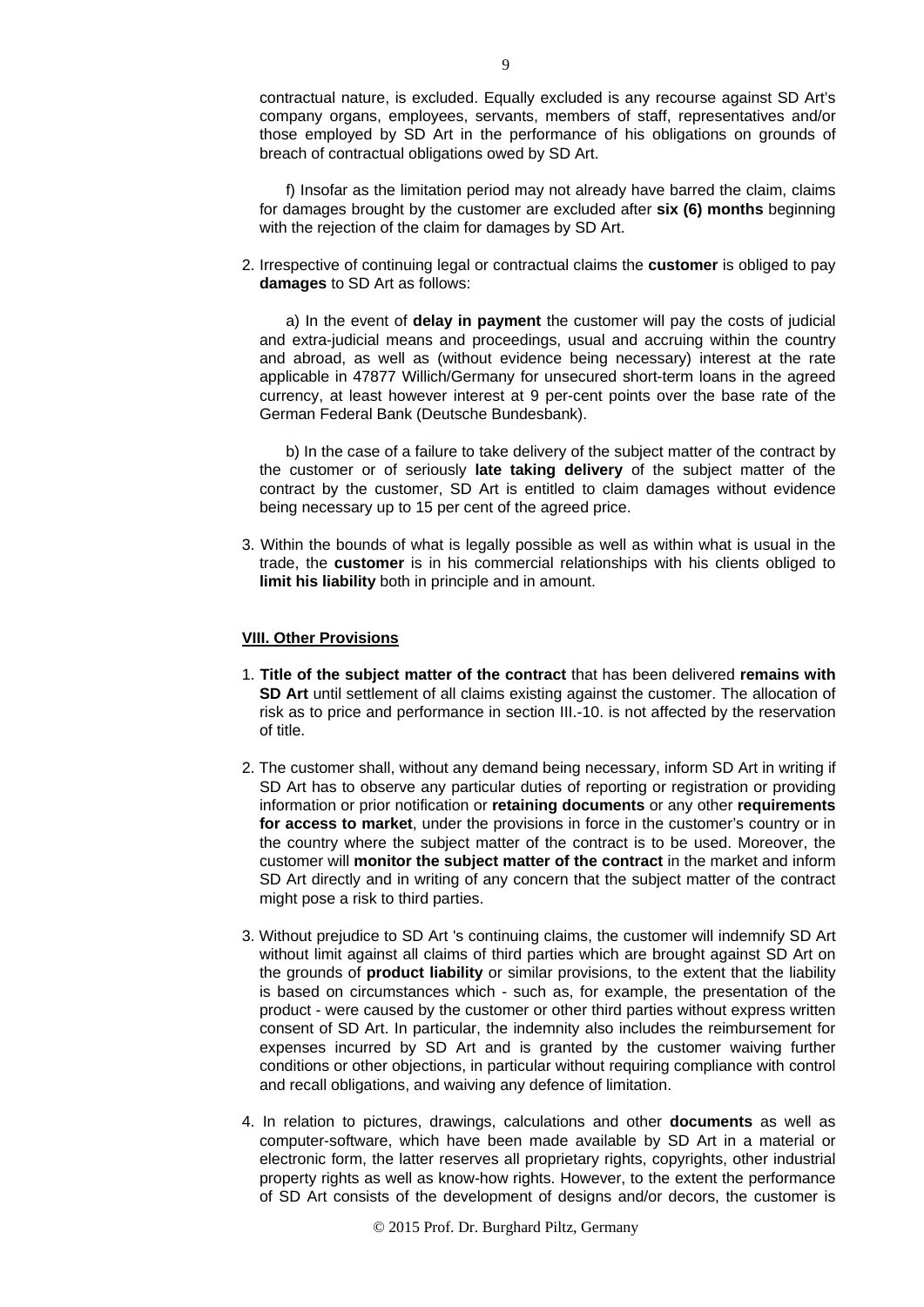granted a non-exclusive and irrevocable right of use of these designs and/or patterns upon complete payment.

5. All communications, declarations, notices etc. are to be drawn up exclusively in **German or English**. Communications by means of fax or e-mail fulfil the requirement of being **in writing**.

## **IX. General Basis of Contracts**

- 1. The **place of delivery** or other performance results from section III.-5. respectively section III.-6. of these International Terms and Conditions and applies likewise to the delivery of a substitute subject matter of the contract or the repair of a delivered or otherwise performed subject matter of the contract. The **place of payment and performance** for all the rest of obligations arising from the legal relationship between SD Art and the customer is 47877 Willich/Germany. These provisions also apply if SD Art assumes the costs of money remittance, renders performance for the customer somewhere else or payment is to be made in exchange of documents or subject matters of the contract or in the case of restitution of performances already rendered. SD Art is also entitled to require payment at the place of business of the customer. The agreement of other Incoterms or of clauses such as "delivery free......." or similar ones merely involve a variation of the provisions as to the transportation and the transportation costs; besides that, the provisions laid down in these International Terms and Conditions remain applicable.
- 2. The United Nations Convention of 11 April 1980 on Contracts for the International Sale of Goods (**UN Sales Convention / CISG**) in the English version governs the legal relationship with the customer. The UN Sales Convention applies, above and beyond its own area of application, and regardless of reservations adopted by other states, to all contracts to which these International Terms and Conditions are to be applied according to the provisions of section I., especially and expressly including the performance of development of designs and/or decors, the performance of engraving works, the supply of rotogravure printing cylinders and the supply of embossing rollers. Art. 3(2) of the CISG does not apply. Where standard terms of business are used, in case of doubt the Incoterms® 2010 of the International Chamber of Commerce apply taking into account the provisions stipulated in these International Terms and Conditions.
- 3. The **formation of contract**, including agreements as to the jurisdiction of courts and arbitrators, and the **rights and obligations of the parties,** also including the liability for death or personal injury caused by the subject matter of the contract to any person and breach of pre-contractual and collateral obligations, as well as the interpretation are exclusively governed by the UN Sales Convention together with these International Terms and Conditions. Subject to differing provisions in these International Terms and Conditions, the rest of the legal relationship between the parties is governed by the Swiss Code of Obligations.
- 4. All contractual and extra-contractual disputes as well as disputes under insolvency law, arising out of or in connection with contracts to which these International Terms and Conditions apply, including their validity, invalidity, violation or cancellation as well as other disputes arising out of the business relationship with the customer shall be finally resolved, without recourse to the ordinary courts of law, by arbitration according to the Swiss Rules of International **Arbitration** (Swiss Rules) in force on the date when the Notice of Arbitration is received in accordance with these Rules. The tribunal shall consist of three arbitrators, one (1) of them shall be nominated by the claimant, one (1) of them by the respondent and the chairman of the tribunal shall be designated by the two arbitrators so nominated, or if the amount in dispute is inferior to  $\epsilon$  250.000, there shall be one (1) arbitrator appointed according to the Swiss Rules of International Arbitration. The place of the arbitration shall be Zurich/Switzerland, the languages used in the arbitral proceedings shall be

10